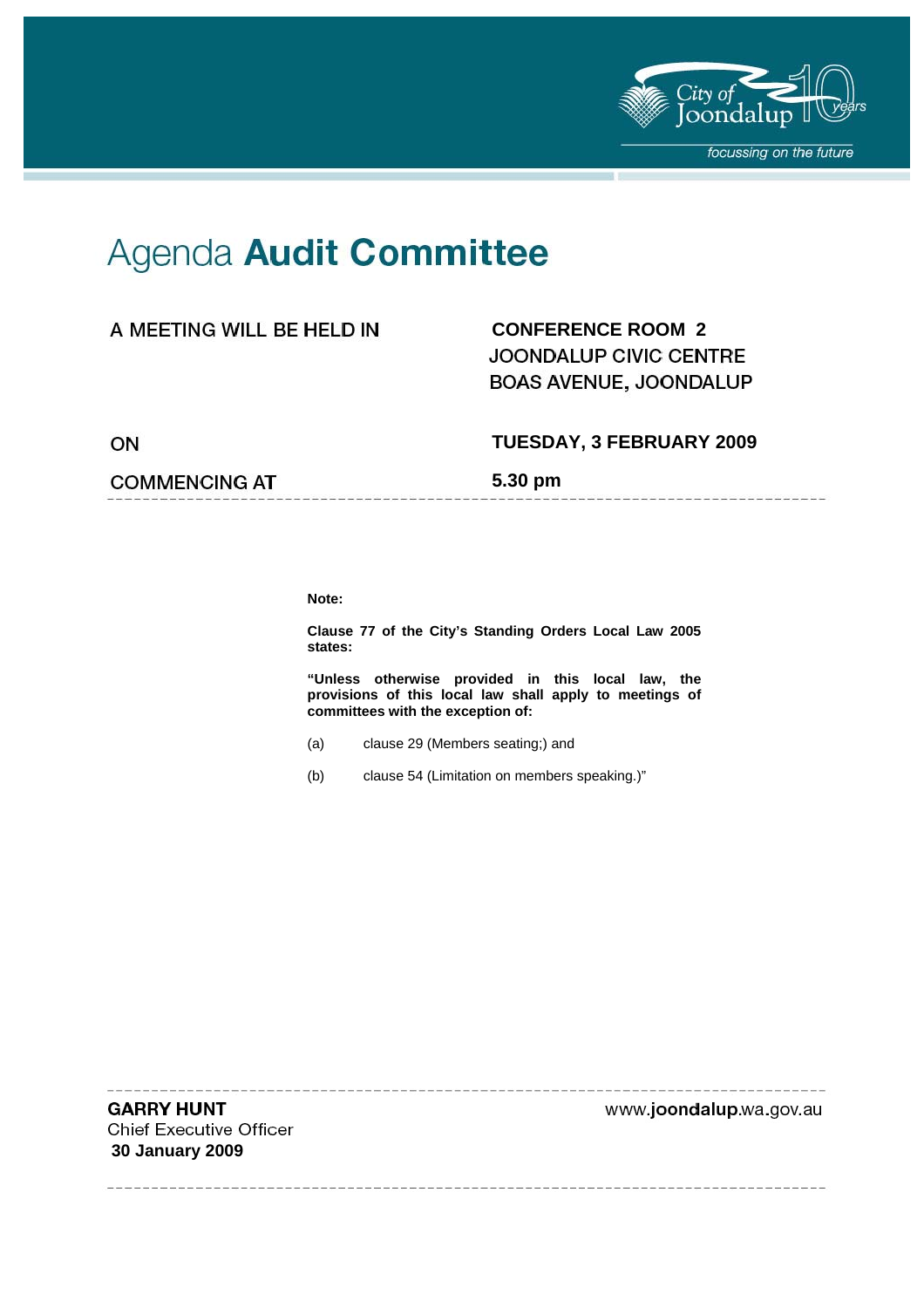## **CITY OF JOONDALUP**

Notice is hereby given that a meeting of the **AUDIT COMMITTEE** will be held in Conference Room 2, Joondalup Civic Centre, Boas Avenue, Joondalup on **TUESDAY, 3 FEBRUARY 2009** commencing at **5.30 pm** 

GARRY HUNT Chief Executive Officer **Joondalup Chief Executive Officer** 17 October 2008 Western Australia

## **AGENDA**

#### *Committee Members (8)*

*Cr Tom McLean Presiding Person Cr Marie Macdonald Deputy Presiding Person Mayor Troy Pickard Cr Albert Jacob, JP Cr Michele John Cr Fiona Diaz Vacancy – South-East Ward Vacancy – External Member* 

#### *Quorum for meetings (4):*

*The quorum for a meeting is to be at least 50% of the number of offices (whether vacant or not) of member of the committee.* 

#### *Simple Majority:*

*A simple majority vote is to be more than 50% of those members present at the meeting.* 

#### *Absolute majority (5):*

*An absolute majority vote is to be more than 50% of the number of offices (whether vacant or not) of the committee.* 

#### *Casting vote:*

In the event that the vote on a motion is tied, the presiding person must cast a second vote.

#### *Terms of Reference*

*To oversee the internal and external Audit and Risk Management and Compliance functions of the City.*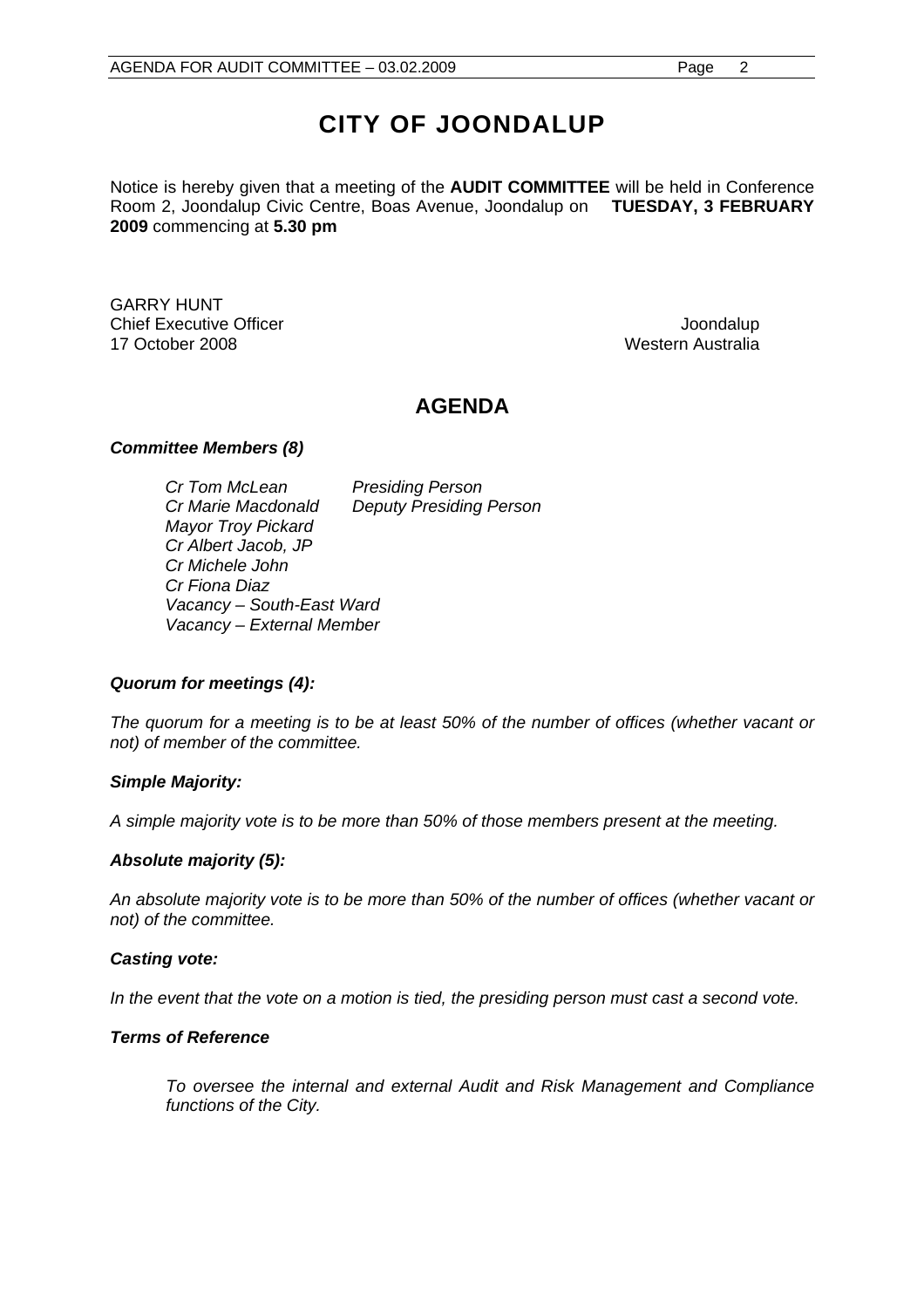#### **DECLARATION OF OPENING**

#### **APOLOGIES/LEAVE OF ABSENCE**

#### **CONFIRMATION OF MINUTES**

#### MINUTES OF THE AUDIT COMMITTEE MEETING HELD ON 20 OCTOBER 2008

#### **RECOMMENDATION**

**That the minutes of the meeting of the Audit Committee held on 20 October 2008 be confirmed as a true and correct record.** 

#### **ANNOUNCEMENTS BY THE PRESIDING PERSON WITHOUT DISCUSSION**

#### **DECLARATIONS OF INTEREST**

#### **Disclosure of Financial Interests**

A declaration under this section requires that the nature of the interest must be disclosed. Consequently a member who has made a declaration must not preside, participate in, or be present during any discussion or decision-making procedure relating to the matter the subject of the declaration. An employee is required to disclose their financial interest and if required to do so by the Council must disclose the extent of the interest. Employees are required to disclose their financial interests where they are required to present verbal or written reports to the Council. Employees are able to continue to provide advice to the Council in the decision making process if they have disclosed their interest.

#### **Disclosure of interest affecting impartiality**

Elected members and staff are required under the Code of Conduct, in addition to declaring any financial interest, to declare any interest that may affect their impartiality in considering a matter. This declaration does not restrict any right to participate in or be present during the decision-making process. The Elected member/employee is also encouraged to disclose the nature of the interest.

| <b>Name/Position</b>      | <b>Mr Garry Hunt, Chief Executive Officer</b>             |
|---------------------------|-----------------------------------------------------------|
| <b>Item No/Subject</b>    | Item 1 - CEO's Credit Card Expenditure - Quarter Ended 30 |
|                           | September 2008                                            |
| <b>Nature of interest</b> | Interest that may affect impartiality                     |
| <b>Extent of Interest</b> | The CEO is the card holder                                |
|                           |                                                           |

| <b>Name/Position</b>      | <b>Mr Garry Hunt, Chief Executive Officer</b>             |
|---------------------------|-----------------------------------------------------------|
| <b>Item No/Subject</b>    | Item 3 - CEO's Credit Card Expenditure - Quarter Ended 31 |
|                           | December 2008                                             |
| <b>Nature of interest</b> | Interest that may affect impartiality                     |
| <b>Extent of Interest</b> | The CEO is the card holder                                |

#### **IDENTIFICATION OF MATTERS FOR WHICH THE MEETING MAY SIT BEHIND CLOSED DOORS**

#### **PETITIONS AND DEPUTATIONS**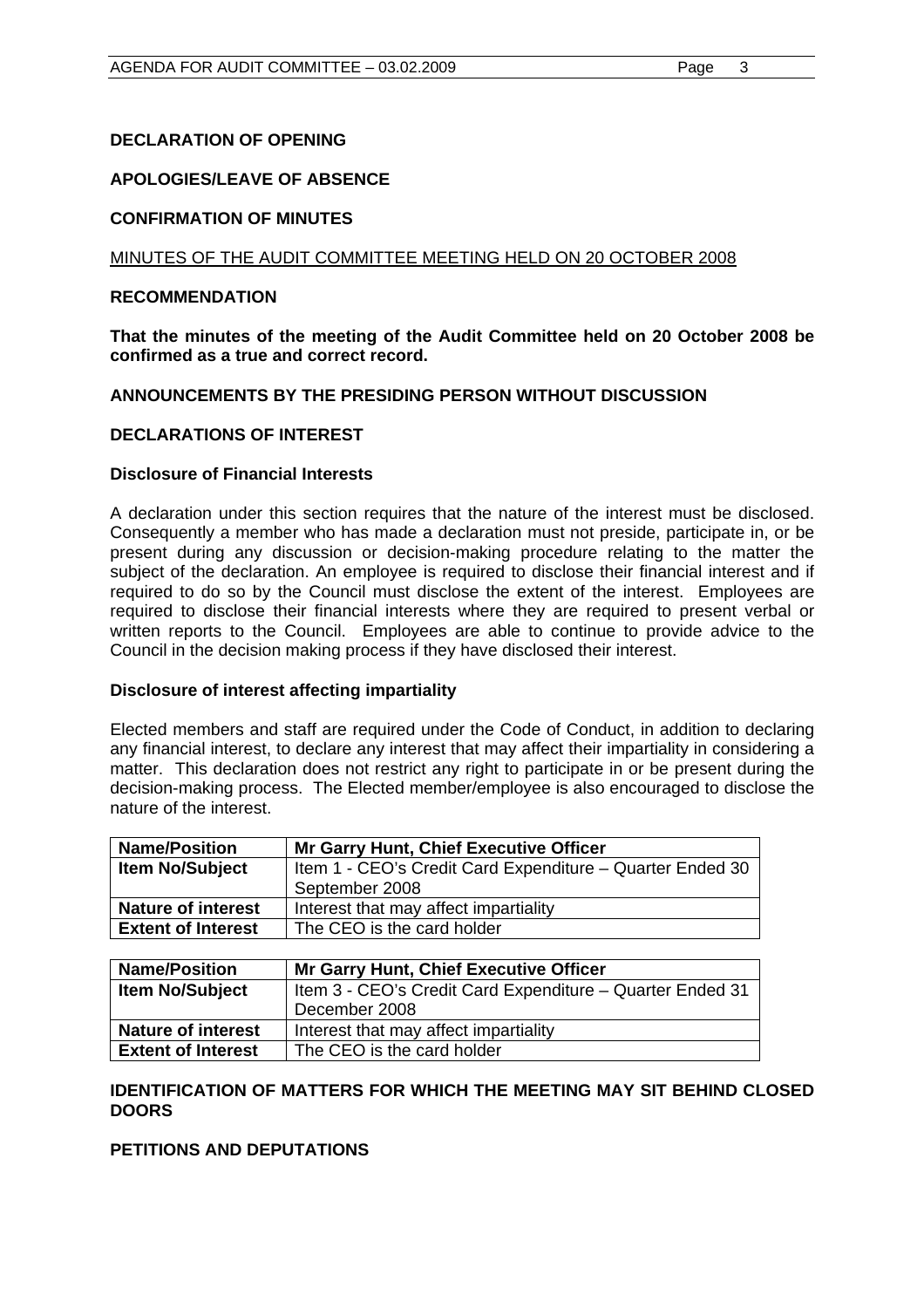| AGENDA FOR AUDIT COMMITTEE - 03.02.2009 | Page |  |
|-----------------------------------------|------|--|
|                                         |      |  |

#### **REPORTS**

|                                                                                               | Page |
|-----------------------------------------------------------------------------------------------|------|
| <b>CEO'S Credit Card Expenditure - Quarter Ended</b><br>30 September 2008                     | 5    |
| <b>Appointment of External Member of Audit Committee</b>                                      |      |
| <b>CEO'S Credit Card Expenditure - Quarter Ended</b><br>31 December 2008                      | 10   |
| Half Yearly Report – Write Off of Monies<br>(1 July 2008 – 31 December 2008)                  | 12   |
| <b>Half Yearly Report - Contract Extensions</b><br>(1 July 2008 - 31 December 2008) - [07032] | 14   |
|                                                                                               |      |

**MOTIONS OF WHICH PREVIOUS NOTICE HAS BEEN GIVEN** 

**REQUESTS FOR REPORTS FOR FUTURE CONSIDERATION** 

**CLOSURE**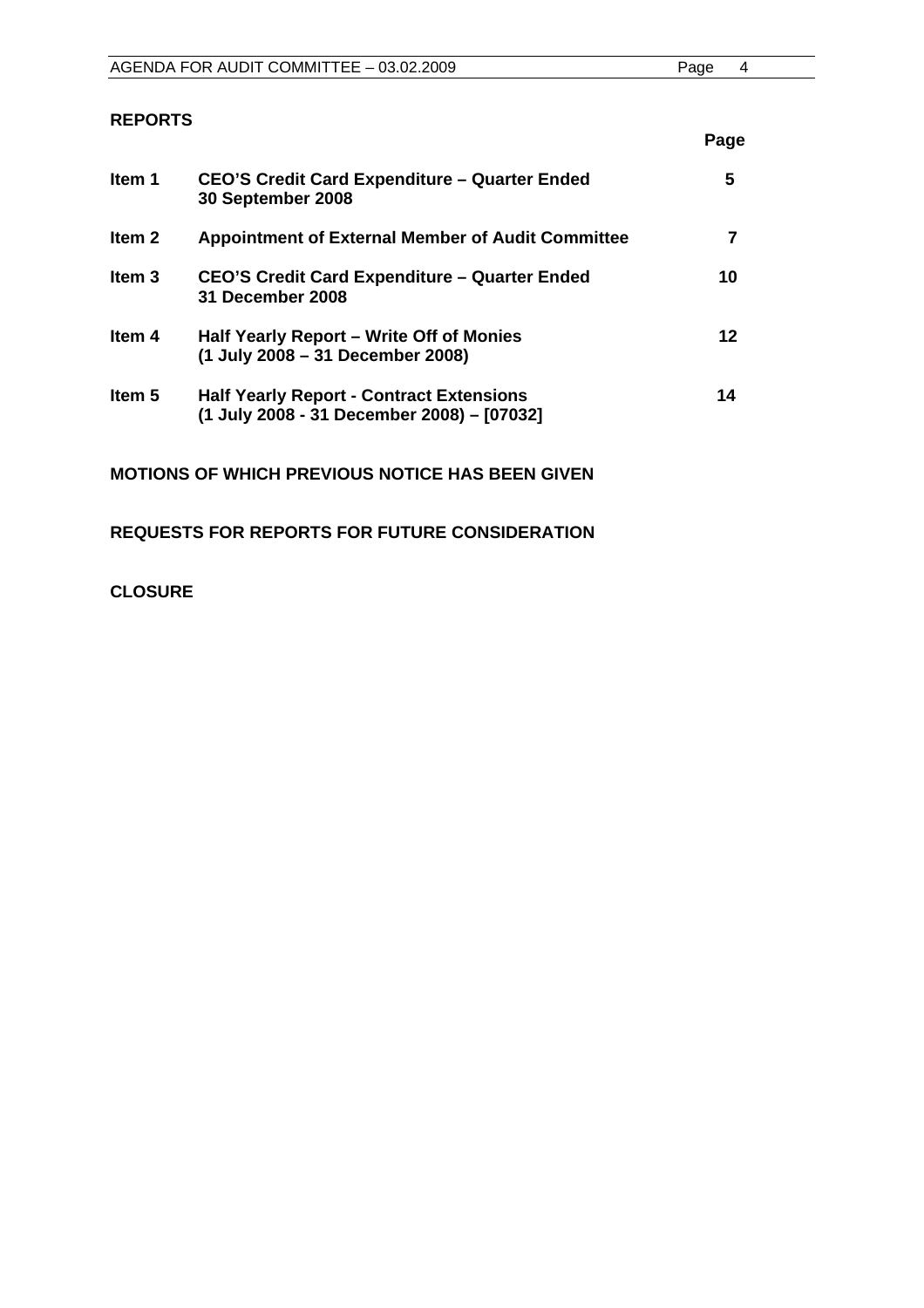## **ITEM 1 CEO'S CREDIT CARD EXPENDITURE – QUARTER ENDED 30 SEPTEMBER 2008 - [09882] [18049]**

**WARD:** All

RESPONSIBLE Mr Mike Tidy **DIRECTOR:** Corporate Services

#### **PURPOSE**

The purpose of this report is to provide the Audit Committee with details of the corporate credit card usage of the CEO for the quarter ended 30 September 2008.

#### **EXECUTIVE SUMMARY**

The report of the CEO's credit card usage for the quarter ended 30 September 2008 is attached.

*It is recommended that the* Audit Committee *NOTES the report on the corporate credit card usage of the CEO for the quarter ended 30 September 2008.* 

#### **BACKGROUND**

At its meeting held on 11 October 2005, Council inter alia resolved that a quarterly report on the corporate credit card usage of the CEO be prepared and presented to the Audit Committee - CJ210-10/05.

#### **DETAILS**

The report listing all credit card payments made by the CEO for the quarter, including bank fees, is set out in attachment 1.

#### **Issues and options considered:**

As provided in CJ210 – 10/05.

#### **Link to Strategic Plan:**

The report on credit card usage links to the Strategic Plan 2008-2011 objective 1.1 to ensure that the processes of Local Government are carried out in a manner that is ethical, transparent and accountable.

#### **Legislation – Statutory Provisions:**

Regulation 11(1) of the Local Government (Financial Management) Regulations 1996 requires a local government to develop procedures for the authorisation and payment of accounts to ensure that there is effective security for, and properly authorised use of credit cards.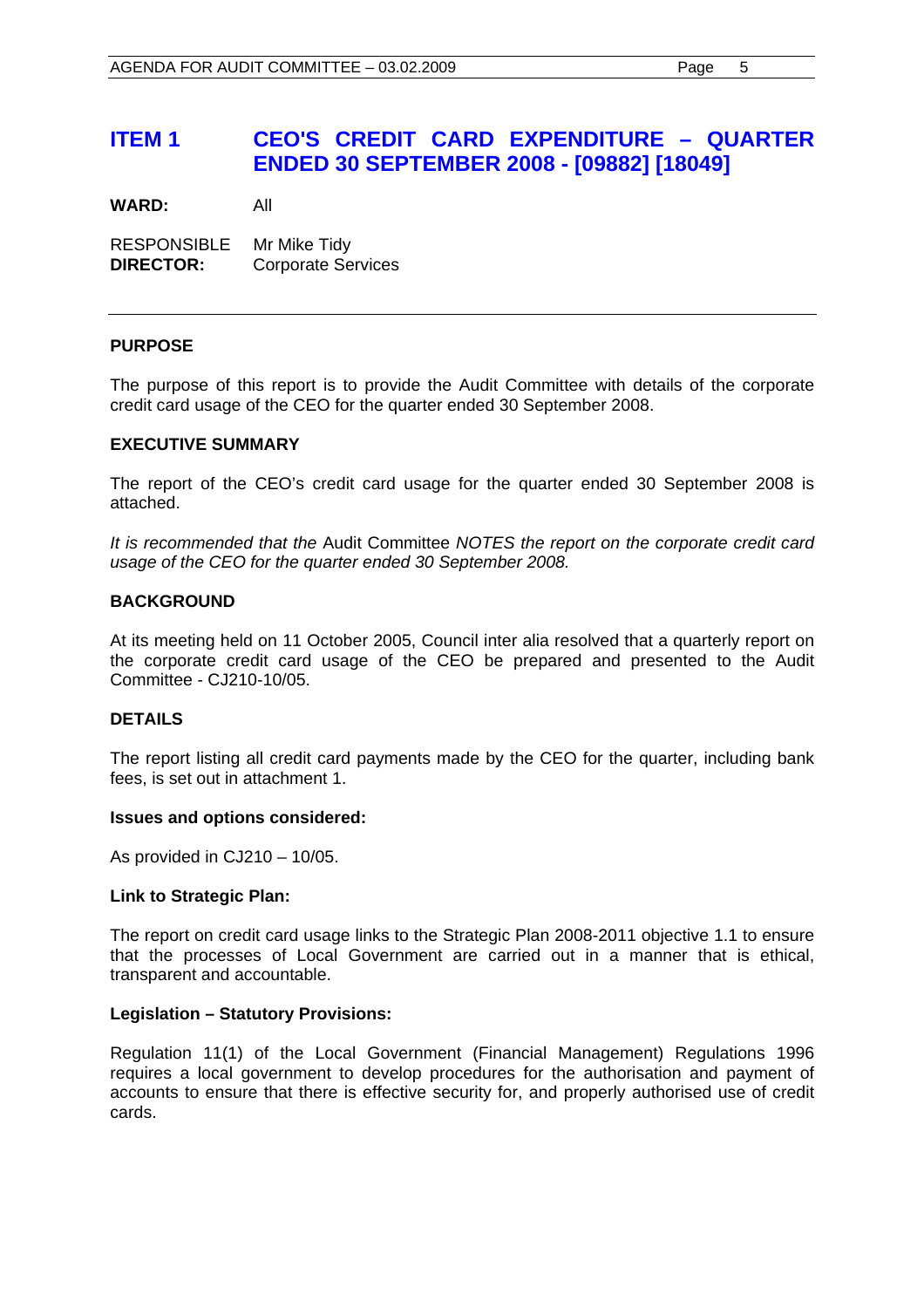#### **Risk Management considerations:**

In accordance with the City's Corporate Procedure 5.9 Use of Credit/Charge Cards, the CEO's credit card has a maximum limit of \$10,000. All expenditure incurred by the CEO by way of credit card is authorised by the Director Corporate Services. It is also a requirement, by resolution of Council, that the CEO's credit card expenditure is reviewed by the Audit Committee on a quarterly basis. The procedure additionally covers matters such as the issue and return of credit cards, lost or stolen cards, what purchases can be made by credit cards, documentation requirements and management review.

#### **Financial/Budget Implications:**

Not applicable.

#### **Policy implications:**

Not applicable.

#### **Regional Significance:**

Not applicable.

#### **Sustainability implications:**

By ensuring that expenditure is incurred in accordance with procedures and within budget parameters, financial viability and sustainability is maintained.

#### **Consultation:**

Not applicable.

#### **COMMENT**

The CEO's credit card usage is in accordance with Corporate Procedure 5.9 - Use of Credit/Charge Cards - and the Contract of Employment of the CEO, with all expenditure being business related and authorised by the Director Corporate Services.

#### **ATTACHMENTS**

Attachment 1 - CEO Credit Card Expenditure for the Quarter Ended 30 September 2008.

#### **VOTING REQUIREMENTS**

Simple majority.

#### **RECOMMENDATION**

**That the Audit Committee NOTES the report on the corporate credit card usage of the CEO for the quarter ended 30 September 2008.** 

*Appendix 1 refers*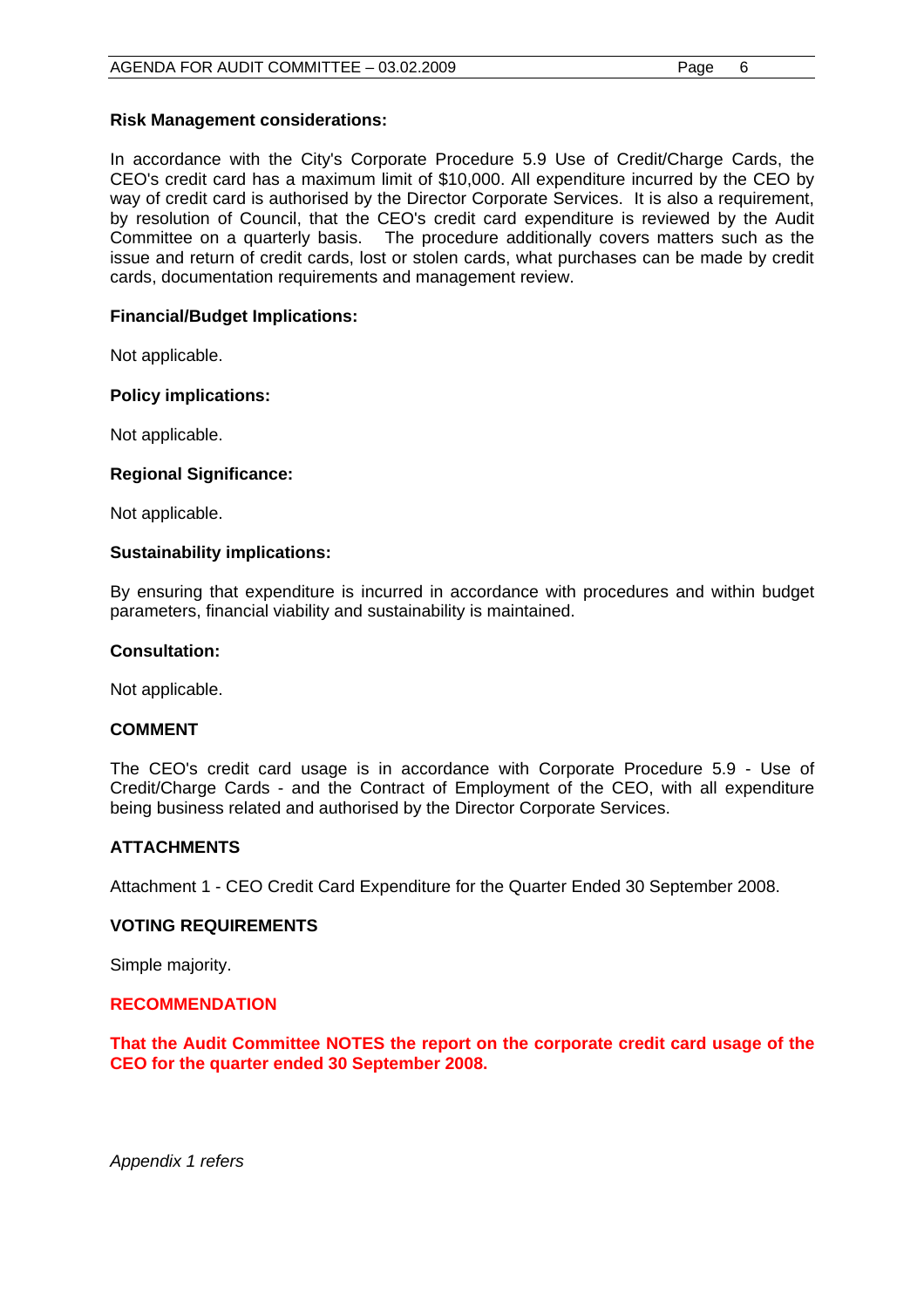**WARD:** All

**RESPONSIBLE** Mr Mike Tidy **DIRECTOR:** Corporate Services

#### **PURPOSE**

To consider the applicants for appointment as the external member to the Audit Committee.

#### **EXECUTIVE SUMMARY**

The Terms of Reference of the Audit Committee provide for an external member, i.e. other than a Council member or staff member, to be appointed to the Audit Committee. An invitation to express an interest in becoming an external member of the Audit Committee was advertised in November 2008 and resulted in two responses being received.

It is recommended that the Audit Committee GIVES consideration to appointing an external member to the Committee and RECOMMENDS that Council, BY AN ABSOLUTE MAJORITY, APPOINTS the Committee's preferred applicant.

#### **BACKGROUND**

The City of Joondalup's Audit Committee Charter provides in Section 4 for dealing with Membership for the appointment of one representative to the Audit Committee who is external to the operations of the City of Joondalup. In August 2006 Council amended the Audit Committee Charter in relation to the external member representative to include a new clause 4.7

*"When appointing the external member to the Audit Committee as detailed within the Audit Charter, the Council may prefer to appoint a person who is enrolled to vote in the elections for the City of Joondalup in accordance with the provisions of the Local Government Act, 1995".* 

Two previous attempts have been made to appoint an external member to the Audit Committee. In September 2006 the advertising of the position resulted in only one applicant who did not meet the criteria. The position was readvertised in late 2007 resulting in three applicants one of whom was appointed by Council at its December 2007 meeting. Subsequently an issue arose in relation to the payment of a fee to the external member and the appointee resigned.

At its meeting of 19 August 2008 the Audit Committee recommended and Council subsequently resolved at its meeting on 30 September 2008 to *"APPROVES advertising and inviting applications for the vacancy of External Member on the Audit Committee from residents who are on, or are eligible to be on, the City of Joondalup electoral roll"*.

Advertisements were placed in the Joondalup Weekender and Times on 13 and 18 November 2008, seeking expressions of interest from suitably qualified persons to become an external member of the Audit Committee. Two responses were received.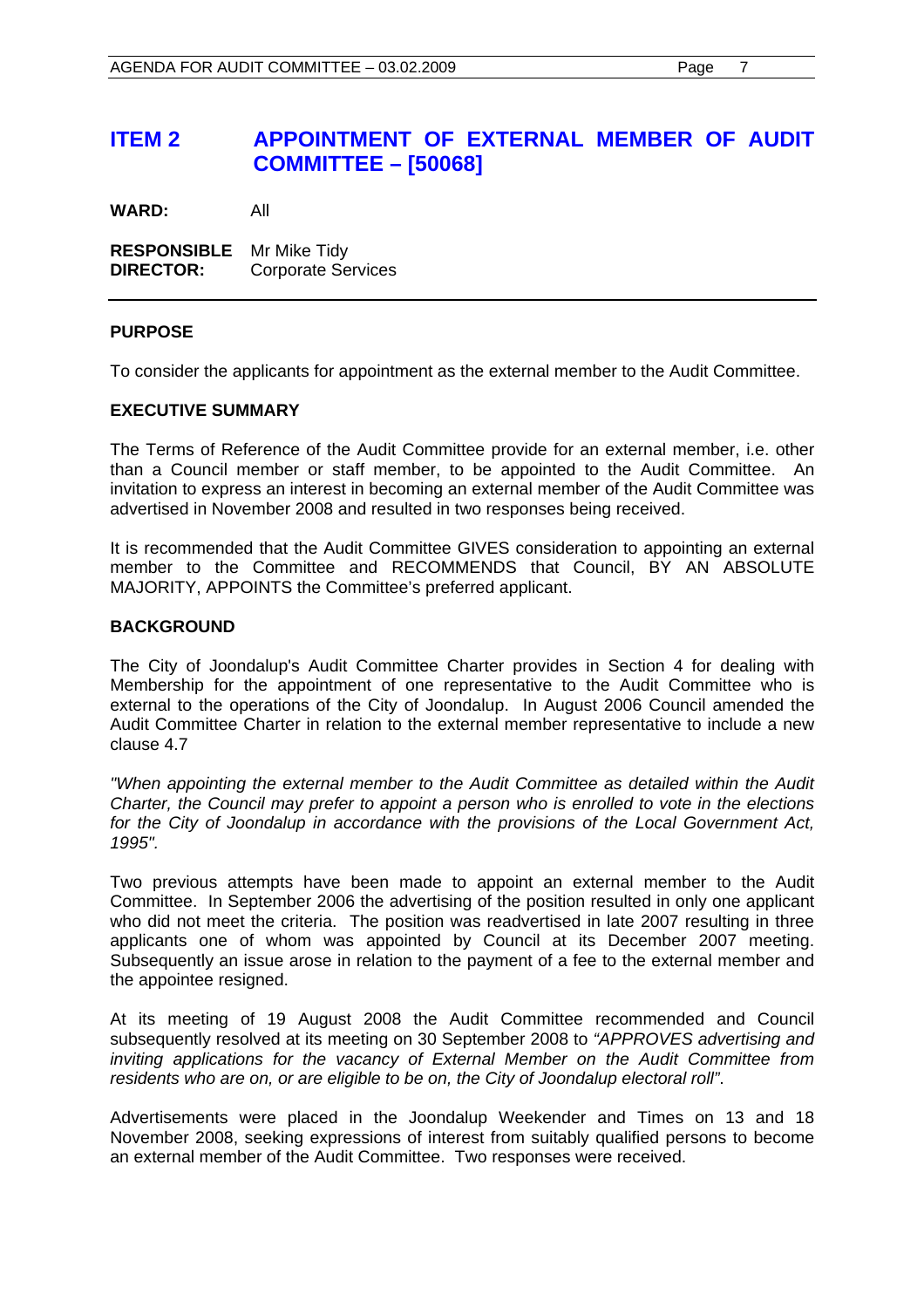#### **DETAILS**

#### **Issues and options considered:**

Both respondents have formal accounting qualifications and are members of professional accounting bodies. Both also have backgrounds in business and financial management and reporting.

In relation to clause 4.7 of the Audit Committee Charter both respondents are residents of the City of Joondalup.

It is therefore recommended that one of the respondents be appointed as the external member of the Audit Committee, the appointment being for the term ending October 2009.

Copies of the CV's provided by the respondents are included as Attachment 1.

#### **Link to Strategic Plan:**

- 1.1 To ensure that the processes of local governance are carried out in a manner that is ethical, transparent and accountable.
- 1.3 To lead and manage the City effectively.

#### **Legislation – Statutory Provisions:**

Section 5.8 of the Local Government Act 1995 provides for a local government to establish a committee to assist Council.

Division 7.1A of Part 7 of the Local Government Act 1995 deals with the establishment, membership, decision-making and duties that a local government can delegate to an Audit Committee.

The Local Government (Audit) Regulations 1996 also includes provisions, which deal with the functions of an Audit Committee.

#### **Risk Management considerations:**

The Audit Committee is an important element of risk management and a contributor to the mitigation of risk. It plays a significant oversight role. Having an external member on that Committee adds an additional element to that oversight role by bringing a focus that is not influenced by other issues before Council. It offers the opportunity for input from a fresh perspective.

#### **Financial/Budget Implications:**

Not applicable.

#### **Policy Implications:**

Although not a policy, the Audit Committee Charter makes provision for the objectives, functions and operation of the Audit Committee. Section 4 of the Charter sets out provisions in relation to membership and that includes clauses making provision for the appointment of an external member to the Audit Committee.

#### **Regional Significance:**

Not Applicable.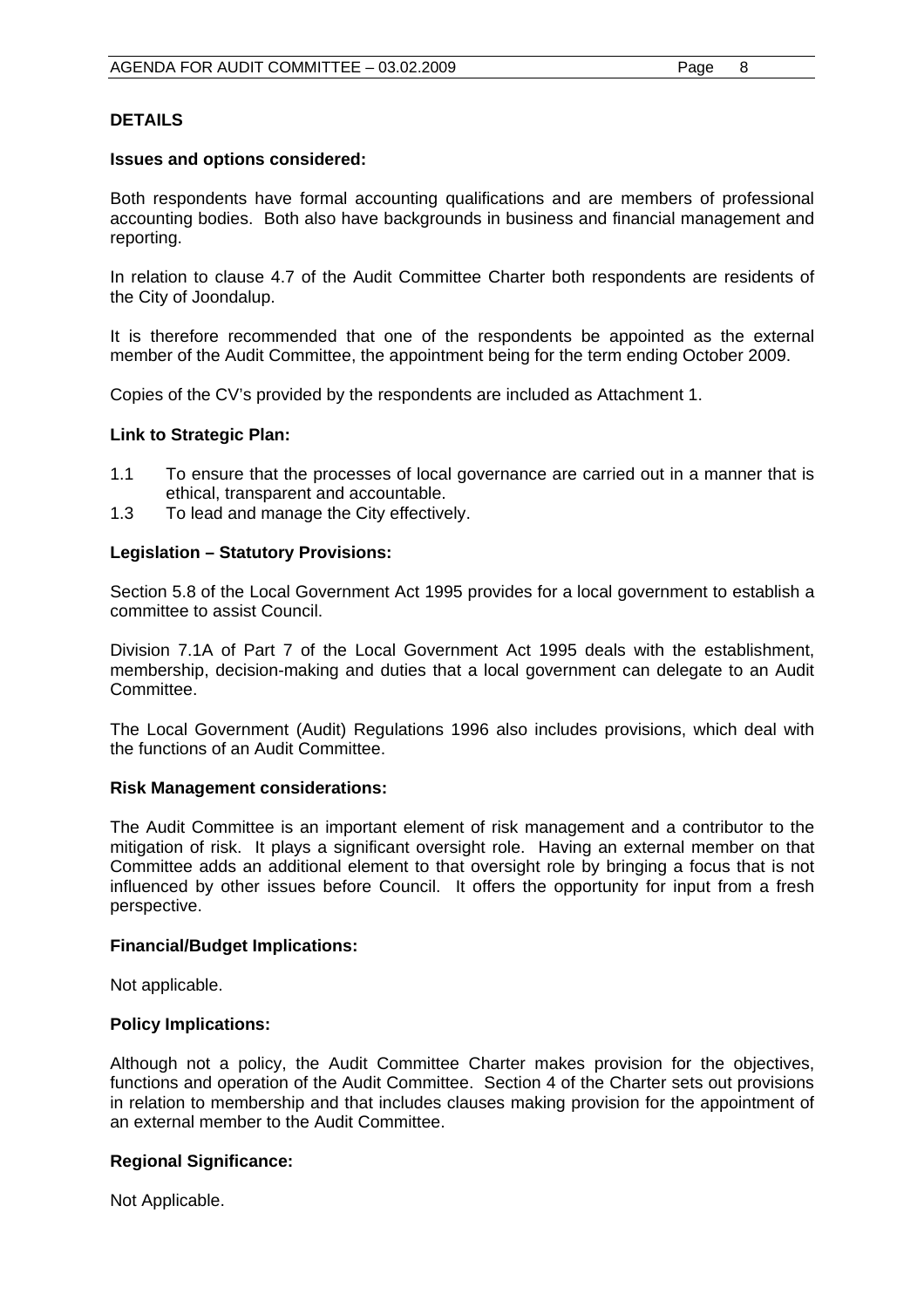#### **Sustainability Implications:**

The Audit Committee plays a role in providing financial oversight of the City's activities and thereby helps in securing the long-term financial sustainability of the City.

#### **Consultation:**

Not Applicable.

#### **COMMENT**

From the information supplied by the applicants they both have qualifications, skills and experience that make them worthy of consideration for the role of external member of the Audit Committee.

#### **ATTACHMENTS**

Attachment 1 Copy of responses to request for expression of interest for an external member on the Audit Committee

#### **VOTING REQUIREMENTS**

Simple Majority

#### **RECOMMENDATION**

**That the Audit Committee GIVES consideration to appointing an external member to the Committee and RECOMMENDS that Council, BY AN ABSOLUTE MAJORITY, APPOINTS the Committee's preferred applicant.**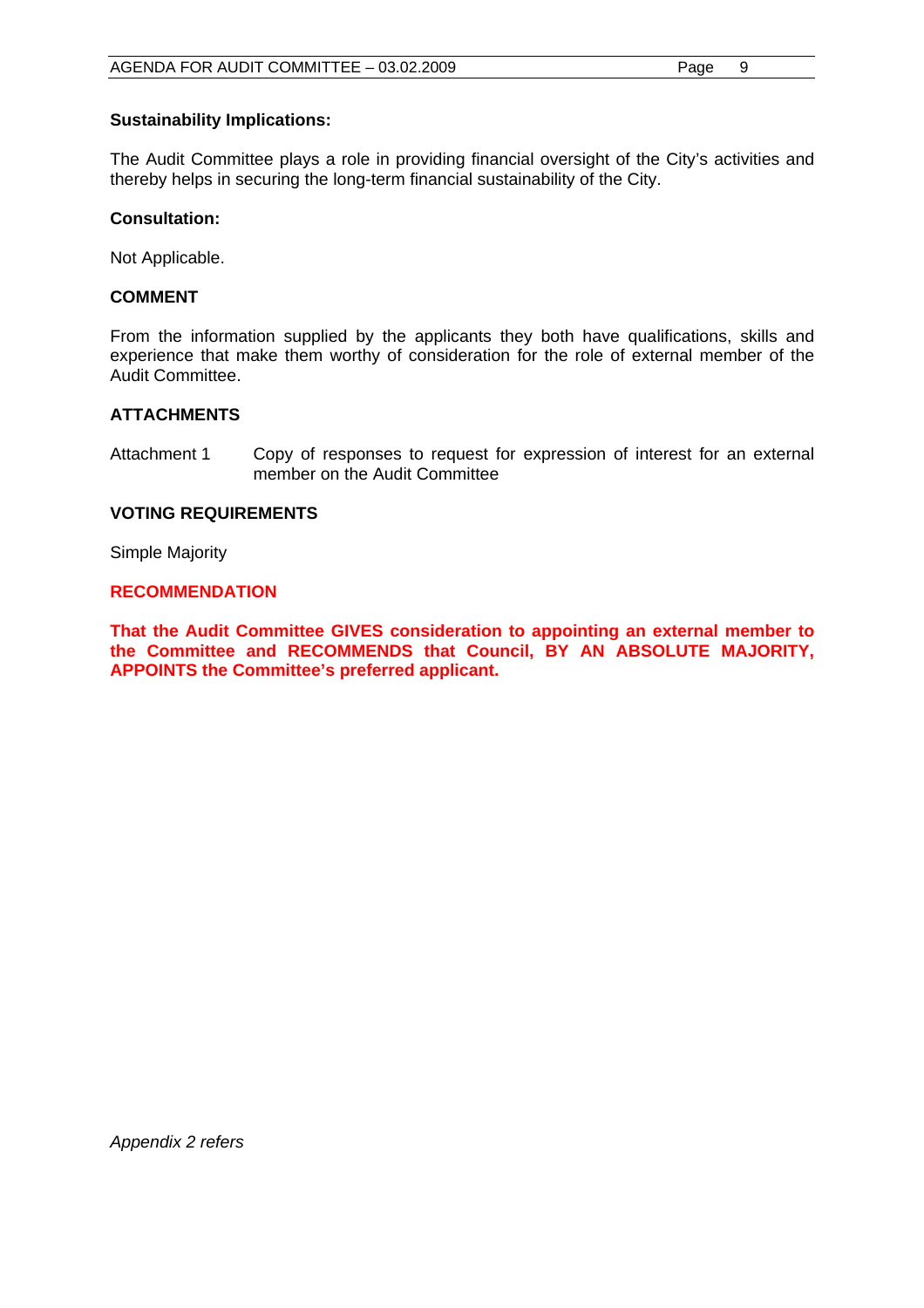## **ITEM 3 CEO'S CREDIT CARD EXPENDITURE – QUARTER ENDED 31 DECEMBER 2008 – [09882]**

**WARD:** All

**RESPONSIBLE** Mr Mike Tidy **DIRECTOR:** Corporate Services

#### **PURPOSE**

The purpose of this report is to provide the Audit Committee with details of the corporate credit card usage of the CEO for the quarter ended 31 December 2008.

#### **EXECUTIVE SUMMARY**

The report of the CEO's credit card usage for the quarter ended 31 December 2008 is attached.

*It is recommended that the* Audit Committee *NOTES the report on the corporate credit card usage of the CEO for the quarter ended 31 December 2008.* 

#### **BACKGROUND**

At its meeting held on 11 October 2005, Council inter alia resolved that a quarterly report on the corporate credit card usage of the CEO be prepared and presented to the Audit Committee – CJ210-10/05.

#### **DETAILS**

The report listing all credit card payments made by the CEO for the quarter, including bank fees, is set out in attachment 1.

#### **Issues and options considered:**

As provided in CJ210-10/05.

#### **Link to Strategic Plan:**

The report on credit card usage links to the Strategic Plan 2008-2011 objective 1.1 to ensure that the processes of local government are carried out in a manner that is ethical, transparent and accountable.

#### **Legislation – Statutory Provisions:**

Regulation 11(1) of the Local Government (Financial Management) Regulations 1996 requires a local government to develop procedures for the authorisation and payment of accounts to ensure that there is effective security for, and properly authorised use of credit cards.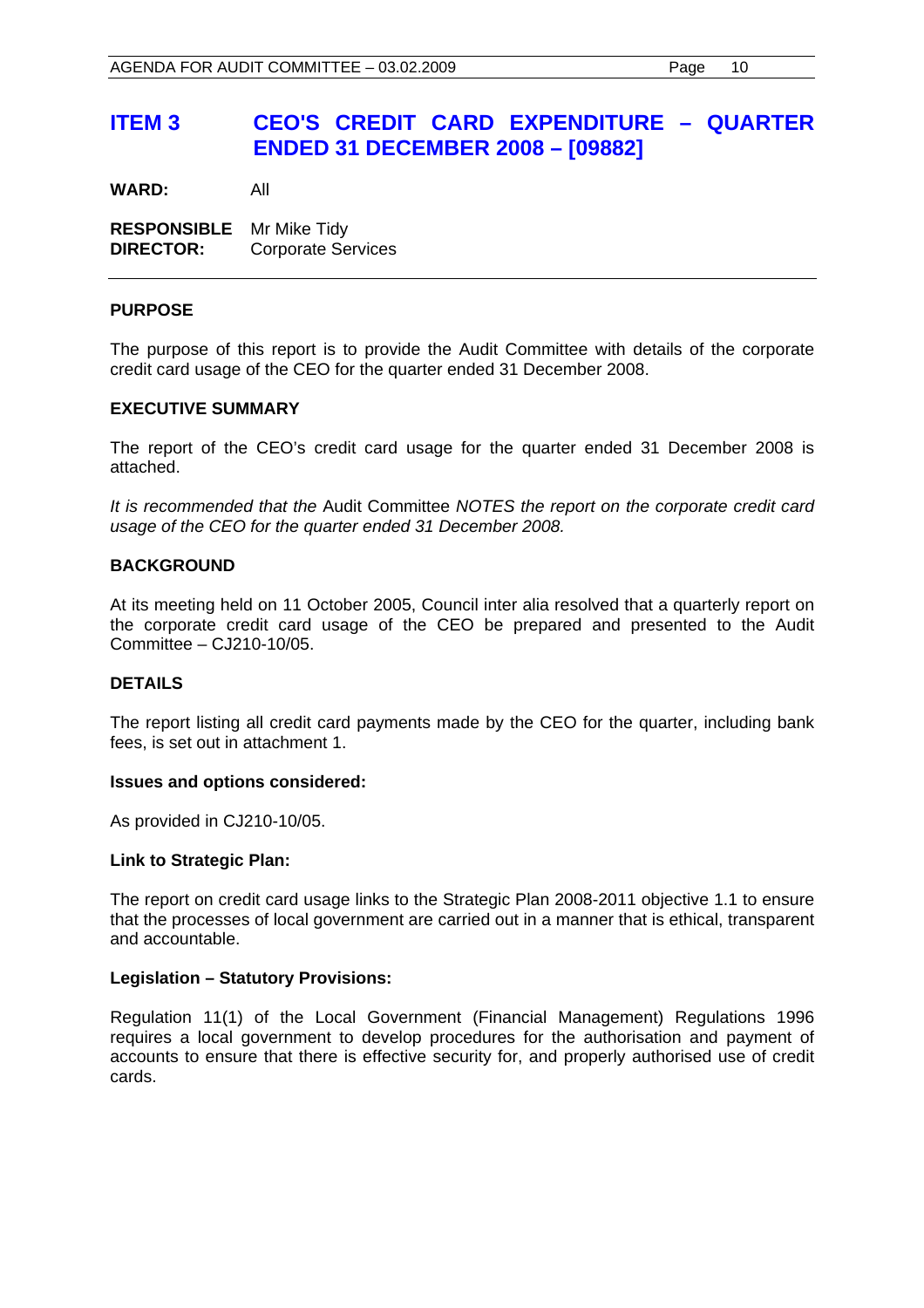#### **Risk Management considerations:**

In accordance with the City's Corporate Procedure 5.9 Use of Credit/Charge Cards, the CEO's credit card has a maximum limit of \$10,000. All expenditure incurred by the CEO by way of credit card is authorised by the Director Corporate Services. It is also a requirement, by resolution of Council, that the CEO's credit card expenditure is reviewed by the Audit Committee on a quarterly basis. The procedure additionally covers matters such as the issue and return of credit cards, lost or stolen cards, what purchases can be made by credit cards, documentation requirements and management review.

#### **Financial/Budget Implications:**

Not applicable.

#### **Policy implications:**

Not applicable.

#### **Regional Significance:**

Not applicable.

#### **Sustainability implications:**

By ensuring that expenditure is incurred in accordance with procedures and within budget parameters, financial viability and sustainability is maintained.

#### **Consultation:**

Not applicable.

#### **COMMENT**

The CEO's credit card usage is in accordance with Corporate Procedure 5.9 - Use of Credit/Charge Cards - and the Contract of Employment of the CEO, with all expenditure being business related and authorised by the Director Corporate Services.

#### **ATTACHMENTS**

Attachment 1 - CEO Credit Card Expenditure for the Quarter Ended 31 December 2008.

#### **VOTING REQUIREMENTS**

Simple majority.

#### **RECOMMENDATION**

**That the Audit Committee NOTES the report on the corporate credit card usage of the CEO for the quarter ended 31 December 2008.** 

*Appendix 3 refers*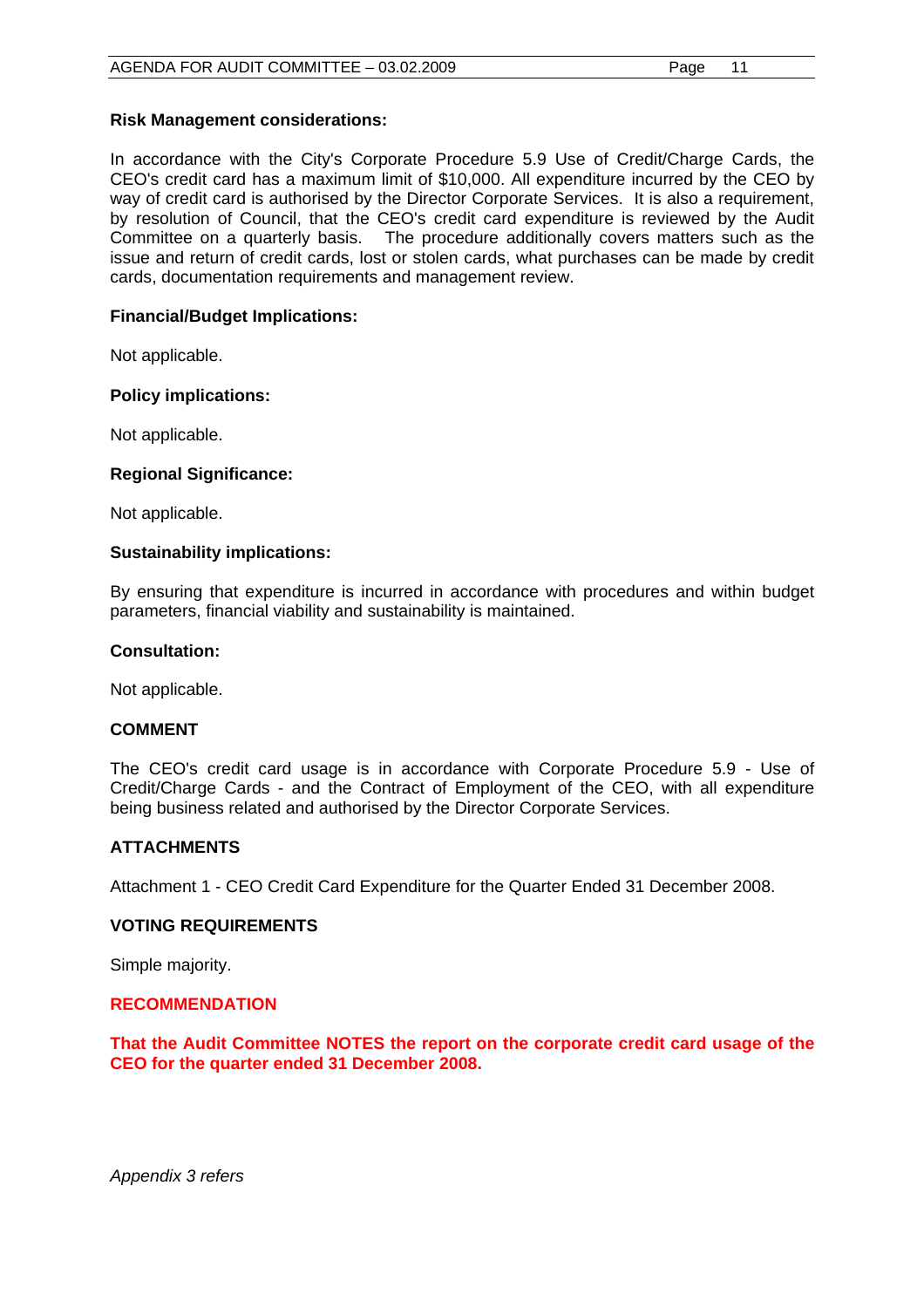## **ITEM 4 HALF YEARLY REPORT - WRITE OFF OF MONIES (1 JULY 2008 – 31 DECEMBER 2008) – [07032]**

**WARD:** All

**RESPONSIBLE** Mr Mike Tidy **DIRECTOR:** Director Corporate Services

#### **PURPOSE**

To report to the Audit Committee on monies written off under delegated authority.

#### **EXECUTIVE SUMMARY**

The amount written off under delegated authority during the six months ended on 31 December 2008 came to \$24,003.90, comprising 4,835 small amounts of unpaid rates totalling \$3,965.91, all below the \$100 reportable limit, plus \$20,037.99, representing 137 partial refunds of the Specified Area Rate (SAR) overcharged by error in Woodvale.

*It is recommended that the Audit Committee RECEIVES the report of amounts written off under delegated authority for the period July to December 2008.* 

#### **BACKGROUND**

Section 6.12 (1)(c) of the Local Government Act 1995 gives the Council the power to write off any amount of money owing to the City.

By authority of section 5.42 of the Act, the Council delegated this authority to the CEO, who in turn, under section 5.44, delegated his authority to nominated employees, up to the limits provided in the instrument of delegation.

#### **DETAILS**

#### **Issues and options considered:**

At its meeting held on 6 June 2006 (CJ 079-06/06) Council approved, inter alia, to delegate to the CEO the authority to write off monies owed to the City, subject to a report being provided to the Audit Committee on a six (6) monthly basis on the exercise of this delegation for amounts between \$100 and \$20,000.

During the six month ended on 31 December 2008 a total amount of \$24,003.90 was written off. An amount of \$3,965.91 was made up of 4,835 items of small Rate balances representing in the main rounding decimals or penalty interest charged for a few days' late payment where ratepayers did not pay the penalty and the cost of collection was, for all practical purposes, proving to be un-economical. None of those items reached the reportable limit

In addition, the City became aware that the SAR levied in Woodvale Waters was overcharged in error and a refund was necessary. The error affected 137 properties and they were partially refunded an amount totalling \$20,037.99.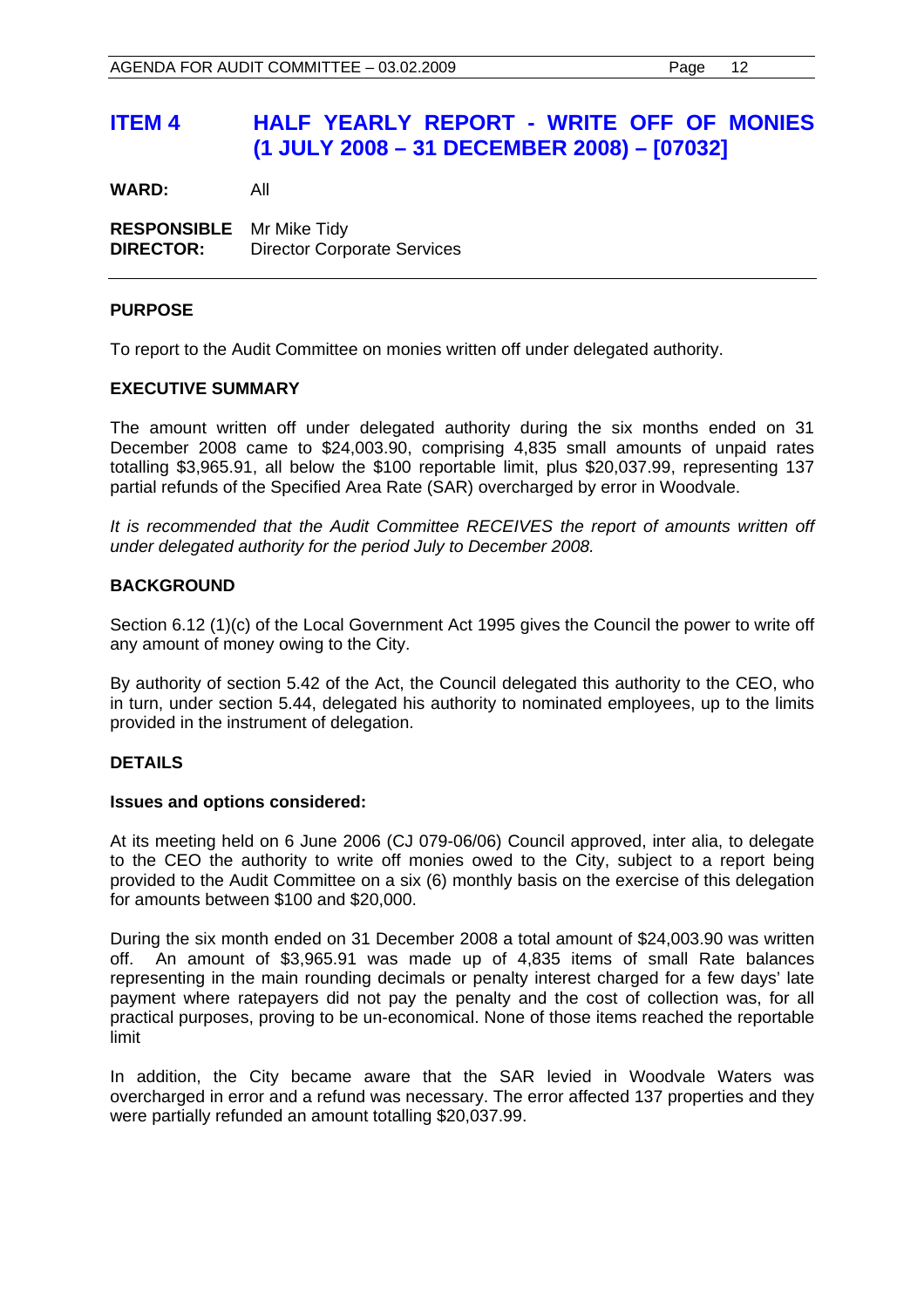#### **Link to Strategic Plan:**

Key Focus Area: Leadership and Governance.

#### **Legislation – Statutory Provisions:**

Section 6.12 (1)(c) of the Local Government Act 1995

#### **Risk Management considerations:**

The amounts written off for rates are small in value and are either unrecoverable or uneconomical to recover, none of which represents a noteworthy financial risk to the City. The SAR refund resulted from a processing error that has since been streamlined.

#### **Financial/Budget Implications:**

Rates adjustment and corrections are charged back to the Rate account originally credited. An expense provision is created to account for unrecoverable debts, none of which is financially material.

#### **Policy implications:**

Delegation of Authority

#### **Regional Significance:**

Not applicable

#### **Sustainability implications:**

Not applicable

#### **Consultation:**

Not applicable

#### **COMMENT**

Monies written off under delegated authority totalled \$24,003.90, of which \$20,037.99 is a partial refund of SAR previously overcharged and the balance represents a large number of minor rate balances, none of which is reportable.

#### **ATTACHMENTS**

Attachment 1 - A list of the SAR Woodvale write-offs

#### **VOTING REQUIREMENTS**

Simple majority

#### **RECOMMENDATION**

**That the Audit Committee RECEIVES the report of monies written off under delegated authority for the period July to December 2008.**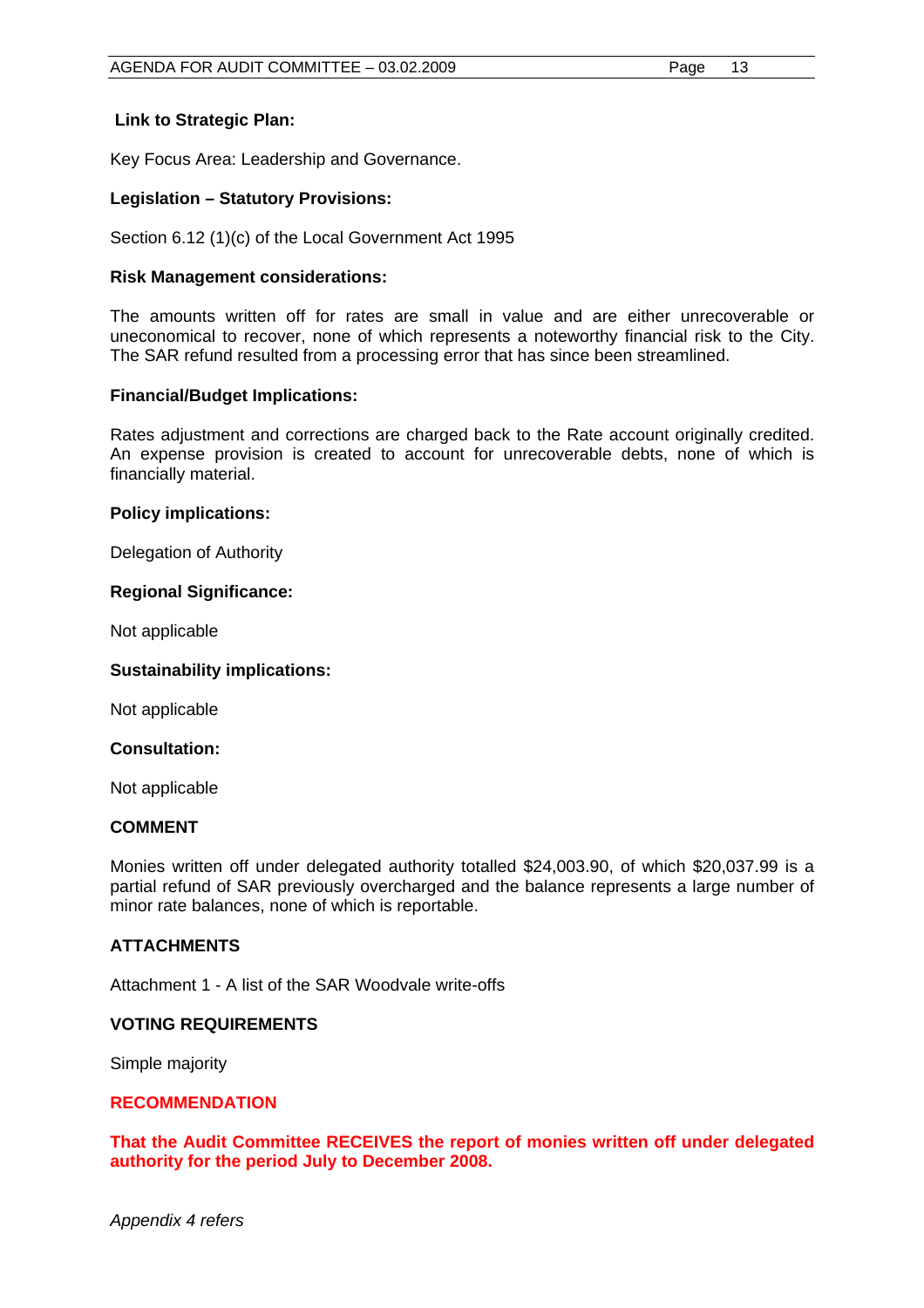## **ITEM 5 HALF YEARLY REPORT - CONTRACT EXTENSIONS (1 JULY 2008 - 31 DECEMBER 2008) – [07032]**

**WARD:** All

**RESPONSIBLE** Mr Mike Tidy **DIRECTOR:** Director Corporate Services

#### **PURPOSE**

The purpose of this report is to provide the Audit Committee with details of contracts extended by the Chief Executive Officer between July 2008 and December 2008.

#### **EXECUTIVE SUMMARY**

The report of contracts extended by the Chief Executive Officer during the half-year from 1 July 2008 to 31 December 2008 is provided in Attachment 1.

*It is recommended that the* Audit Committee *NOTES the report detailing contracts extended by the CEO during the period July 2008 to December 2008.* 

#### **BACKGROUND**

At its meeting held on 1 November 2005, Council resolved that a half-yearly report be prepared for the Audit Committee detailing contracts that were originally approved by Council and have subsequently been extended by the Chief Executive Officer – CJ231-11/05.

#### **DETAILS**

Council has delegated to the CEO the authority to approve all contract extensions on tenders approved by Council subject to a report to the Audit Committee being prepared on a halfyearly basis providing details of those contracts extended.

#### **Issues and options considered:**

The report detailing contracts extended by the CEO is provided at Attachment 1.

#### **Link to Strategic Plan:**

Objective: 1.3 To lead and manage the City effectively.

#### **Legislation – Statutory Provisions:**

The City's legal advice is that under section 5.41(d) of the Local Government Act the CEO may be delegated the power to extend a contract – provided the CEO does not extend the contract beyond the "total term of the contract" specified by the Council in the resolution.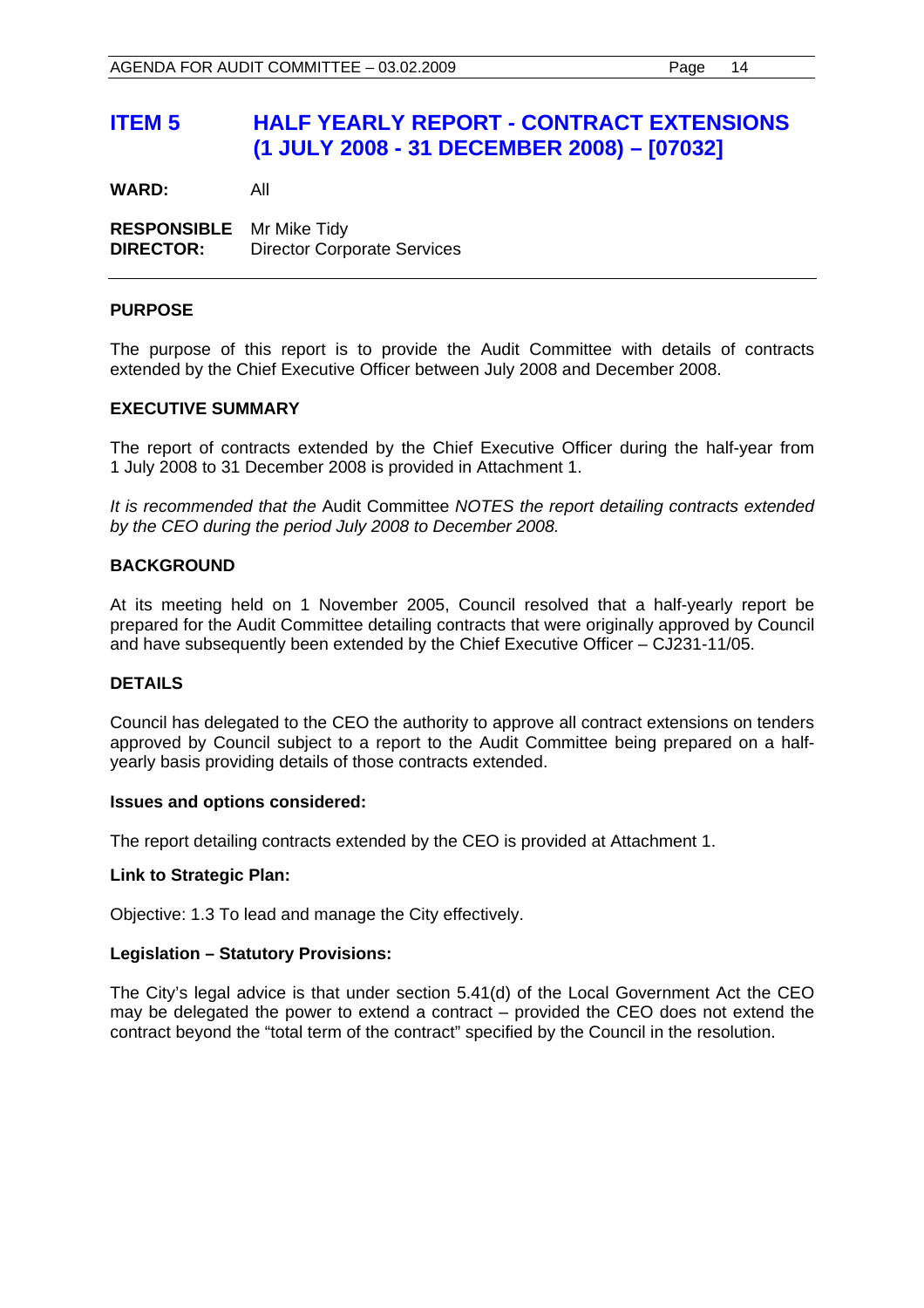#### **Risk Management considerations:**

The delegated authority to extend contracts is limited to the original terms and conditions approved by resolution of Council when the tender was first awarded.

#### **Financial/Budget Implications:**

In accordance with each individual contract and approved budget limits.

#### **Policy implications:**

Not applicable

#### **Regional Significance:**

Not applicable

#### **Sustainability implications:**

Not applicable

#### **Consultation:**

Not applicable

#### **COMMENT**

This report provides the Audit Committee with details of contracts originally approved by Council or by the CEO under delegated authority, which have subsequently been extended by the CEO during the period from July 2008 to December 2008.

#### **ATTACHMENTS**

Attachment 1 - Extension of Contracts originally approved by Council

#### **VOTING REQUIREMENTS**

Simple majority.

#### **RECOMMENDATION**

**That the Audit Committee NOTES the report detailing contracts extended by the CEO during the period July 2008 to December 2008.**